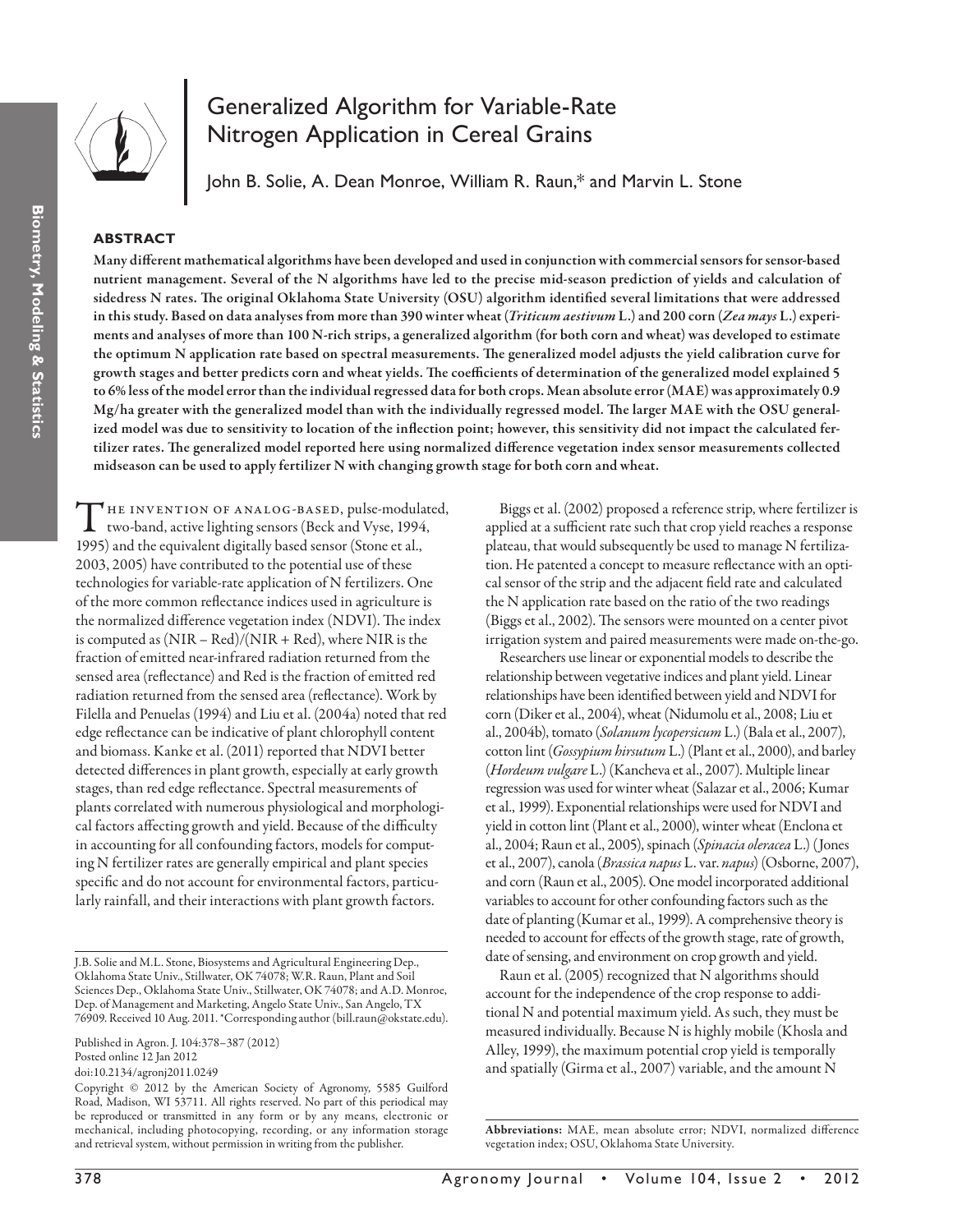available from soil nitrification or denitrification varies greatly from year to year (Johnson and Raun, 2003). Furthermore, there is a strong agronomic basis for the argument that N algorithms must account for these factors by year and location. Any algorithm that combines the two without considering their independence will result in flawed recommendations (Raun et al., 2011).

Algorithms using other strategies, such as the sufficiency concept for recommending fertilizer N (Varvel et al., 2007), do not account for the temporal variability of these factors. An example of the sufficiency approach is work done by Varvel et al. (2007), which used normalized chlorophyll meter readings and relative or normalized yields to calculate N application rates. The use of a sufficiency index approach is appropriate for soil nutrients that are immobile, but models based on data averaged across years disregard the variability of yield responsiveness to N applied preplant and the yield response to unlimited N, both bound by the environment (year). As a result, the final N rate recommended is fixed to a sufficiency percentage determined from historical data and not tied to the yield level that would be achievable that year. Furthermore, the potential yield achievable is fundamental to calculating the total N demand for cereal crops in any crop year.

Lukina et al. (2001) proposed that the midseason N fertilizer required to maximize the grain yield for a specific season could be used to calculate the midseason N application rate. They proposed the following to predict the N application rate:  $[(YP_{max} - YP_0)GN]/0.70$ , where  $YP_{max}$  is the maximum potential yield,  $YP_0$  is the potential yield with no additional fertilizer, GN is the predicted amount of total N in the grain, and 0.70 is the expected efficiency of the N fertilizer under ideal conditions. This method of determining in-season fertilizer need was shown to decrease large-area N rates while increasing wheat grain yields when each  $1-m^2$  area was sensed and fertilized independently. Later research by Raun et al. (2005) suggested that midseason N fertilizer rates be based on predicted yield potential and a response index. Their work showed that they could increase the N use efficiency by >15% in winter wheat, compared with conventional methods, at a 0.4-m2 resolution.

Ferguson et al. (2002) suggested that improved recommendation algorithms may often need to be combined with methods such as remote sensing to detect the crop N status at early, critical growth stages followed by carefully timed, spatially adjusted supplemental fertilization to achieve optimum N use efficiency. Later work by Noh et al. (2005) confirmed that it was technically feasible to design a machinery-mounted multispectral imaging sensor to reliably and accurately detect crop N stress.

Zillmann et al. (2006) indicated that sensor-based measurements can be used efficiently for variable N application in cereal crops when N is the main growth-limiting factor. They further cautioned that the causes of variability must be adequately understood before sensor-based, variable-rate fertilization can be properly used to optimize N sidedressing in cereals.

Tubaña et al. (2008) found that using an algorithm that predicted the N responsiveness and yield potential  $(\text{YP}_0)$ , with a modification for plant stand estimated using the coefficient of variation from sensor readings, resulted in net returns to N fertilizer that were higher when spatial variability was treated at  $\langle 13.4 \text{--} \text{m}^2$ resolution (they also tested 0.84 and 26.8 m<sup>2</sup>). Limited work has attempted to treat spatial variability in N at this small of a scale.

Ortiz-Monasterio and Raun (2007) showed that using a combination of an N-rich strip, together with the use of a GreenSeeker sensor and an algorithm to interpret the results from the sensor, allowed farmers to obtain significant savings in N use and thus farm profits. Farm income was increased by US\$56/ha when averaged across all trials and years.

## **MATERIALS AND METHODS**

Lukina et al. (2001) developed a methodology that accounted for the spatial variation in crop response to additional N fertilizer. With time, this was modified to address the temporal variability in N response (Mullen et al., 2003) and that led to a procedure to calculate N fertilizer application rates using optical sensor measurements of plant reflectance (Raun et al., 2005). In this algorithm, they delineated the following:

- 1. Measurements of light reflectance in one or more bands could be used to estimate a crop's potential yield during the growing season.
- 2. The ratio of paired reflectance measurements of an actively growing crop in an area of a field with standard fertility practices compared with similar measurements of the crop with nonlimiting N fertilizer in an immediately adjacent area could be used to determine the quantitative yield response with sufficient N fertilizer.
- 3. There is a maximum potential yield for any field or soil type within a field for any year, and this yield serves as a cap on yield that is independent of the amount of N fertilizer applied.
- The fertilizer N application rate may be based on the mass of N removed in the grain at harvest. The N mass removal is a function of the difference in yields between a well-fertilized crop and the crop fertilized using the farmer's practice, multiplied by the percentage of N contained in the grain of the two, and divided by the efficiency at which N is taken up by the crop and processed into grain.

Extensive research, principally on wheat, established that the NDVI calculated using red and near-infrared reflectance was a good predictor of potential yield. This index was evaluated by Wanjura and Hatfield (1987) and is a good predictor of living plant biomass and grain yield, and is correlated to numerous plant stressors. The NDVI is calculated by

$$
NDVI = \frac{\rho_{NIR} - \rho_{Red}}{\rho_{NIR} - \rho_{red}} \tag{1}
$$

where  $\rho_{\rm NIR}$  and  $\rho_{\rm Red}$  are the reflectance values in the near infrared (780–880 nm) and red (650–670 nm) wavelengths, respectively. Although the original and generalized models use the spectral NDVI, other spectral indices and spectral bands may be used in these algorithms (Shaver et al., 2011). A simple exponential growth model is commonly used to predict the grain yield potential (YP):

$$
YP = a \exp(bNDVI)
$$
 [2]

where coefficients *a* and *b* are determined empirically. Raun et al. (2005) showed that the regression coefficient for the model could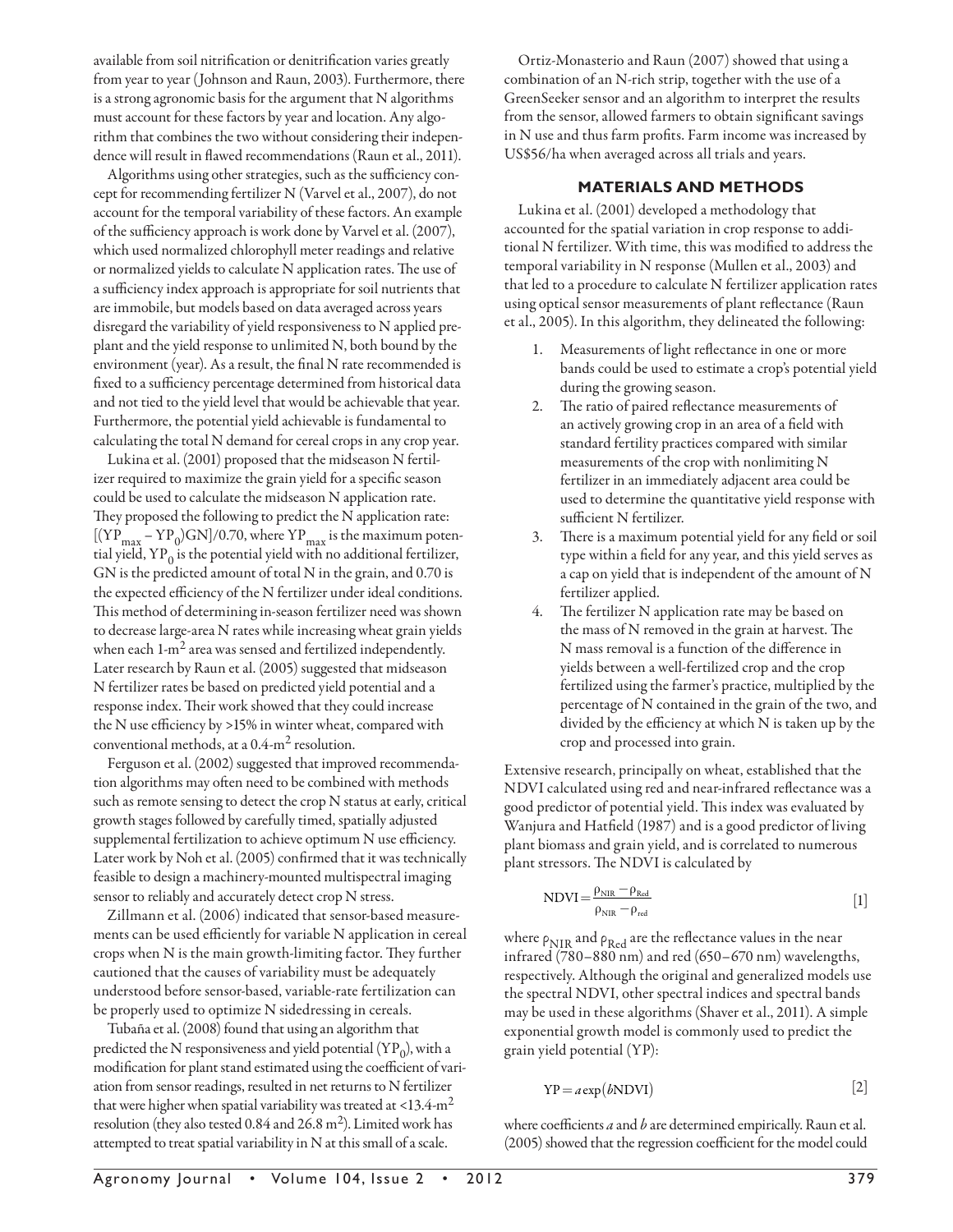be improved by dividing the NDVI by the number of days with active growth, particularly for winter wheat. They defined the index created from these variables as INSEY, or in-season estimate of yield, where INSEY = NDVI/number of days from planting to sensing during which growth was possible. Growing-days equations are a function of the plant species. For example, days when winter wheat grows actively or when growth is possible occur when the daily average temperature is  $\geq 4^{\circ}C$  (Porter and Gawith, 1999). From data collected between 1998 and 2003 at 30 locations, Raun et al. (2005) modified the exponential growth model as

$$
YP = 0.359 \exp(324.4 \text{ INSEY})
$$
 [3]

To be able to make correct N recommendations, establishing the plant response to applied N is important. Mullen et al. (2003) and Raun et al. (2005) observed that paired optical measurements of the crop with and without sufficient N could be used to estimate the increase in crop yield with additional N, which they termed the sensor response index,  $\mathrm{RI}_\mathrm{NDVI}$ :

$$
RI_{NDVI} = \frac{NR_{NDVI}}{FP_{NDVI}} \tag{4}
$$

where  ${\rm NR}_{\rm NDVI}$  is the average NDVI value taken from a strip where N is not a limiting factor and  $FP_{NDVI}$  is the average NDVI value measured from an adjacent strip with fertilizer applied at the field or farmer practice rate.

Their research demonstrated that NDVI calculated from these measurements could be used to predict yield with and without additional N. The potential yield with additional N,  $YP_N$ , was calculated as the product of  $RI_{NDVI}$  and the yield potential without additional N:

$$
YP_N = RI_{NDVI} YP_0 \tag{5}
$$

where  $YP_0$  is calculated with Eq. [2] and the NDVI value of the farmer practice rate of the paired comparison is used to calculate the RI<sub>NDVI</sub>. They noted, however, that  $YP_N$  could be calculated as

$$
YP_N = RI_{NDVI} a \exp(bNDVI)
$$
 [6]

During the process of developing the theory to determine the N application rate, they elected to use Eq. [3] with an adjustment equation to compensate for underestimating the harvest yield.

As implemented,  $YP_N$  was calculated as

$$
YP_N = \min(RI_{NDVI}YP_0, YP_{max})
$$
\n<sup>(7)</sup>

Eleven years of testing the first N application algorithm (Lukina et al., 2001) identified the following issues and limitations:

- 1. There are discontinuities in the yield model.
- 2. The maximum potential yield is not incorporated into a continuous function.
- 3. Boundary conditions are not included, specifically:
	- a. The yield potential, Eq. [2], does not predict zero yield on bare soil nor is it bounded at  $FP_{NDVI} =$ 1. At  $FP_{NDVI} = 1$ , the potential yield must equal the highest potential yield within a field. Consequently, an additional measurement was

required to estimate the maximum yield potential.

- b. Equation [2] calculated the average potential yield of a number of fields across several years, not the yield in a particular field in a particular year.
- 4. Examination of field data collected during a 10-yr period indicated that the response index varied continuously across the entire range of the vegetative index (Raun et al., 2008).
- 5. Bare soil was arbitrarily defined as  $NDVI = 0.25$ .
- 6. Crop growth stage and varying rates of biomass at each growth stage are not fully accounted for.
- 7. A procedure is needed to incorporate the maximum potential yield for a specific field, a location within a field, and year, as well as growth stage, in the yield model.
- 8. Parameters need to be generated for each crop species.

To address these and related issues of existing models to predict N application rates, a generalized algorithm was created to predict the N application rate based on spectral measurements. The model was composed so as to require that boundary conditions be met without requiring maximum or minimum constraints and that the model be continuous across the range of application. The model was fit based on 7 yr of data acquired since the introduction of the original model (Lukina et al., 2001).

## **MODEL DEVELOPMENT**

An examination of the data relating NDVI to measured yield accumulated during 11 yr at numerous locations demonstrated the need to revise the theory for predicting potential yield and response to additional N.

### **Generalized Theory for Topdress Nitrogen Application**

#### **Spectral and Agronomic Considerations**

Researchers have known for some time that certain spectral wavelengths are associated with biological processes within a crop. In particular, the amount of energy in the red band that is absorbed by a plant is a function of the plant's photosynthetic potential. There is a finite amount of energy that can be absorbed by the plant, which in all cases is less than the amount of energy reaching the plant. The ratio of the incident and reflected light is the reflectance. The value of peak reflectance in the red band ( $\rho_{\rm RED}$ ) is typically 5 to 10%.

A second critical band is the near infrared, which measures a plant's ability to reflect unwanted light energy (heat) in the infrared region (wavelength  $\lambda \ge 780$  nm). Reflectance in the near-infrared region ( $\rho_{\rm NIR}$ ) varies among species and is a function of the health of the plant. Typical reflectance in the near-infrared region is 50%.

Reflectance measurements of these bands (or other bands of interest) are generally incorporated into a spectral vegetative index. These indices serve several purposes. Of particular interest, they can increase the magnitude and sensitivity of the measurements and in the case of normalizing indices, remove or minimize the effect of other variables on the index value. These indices have been correlated with a number of plant responses including plant biomass and yield. Numerous spectral indices have been created, but for the purpose of creating an algorithm for N fertilizer application, the NDVI (Eq. [1]) will be used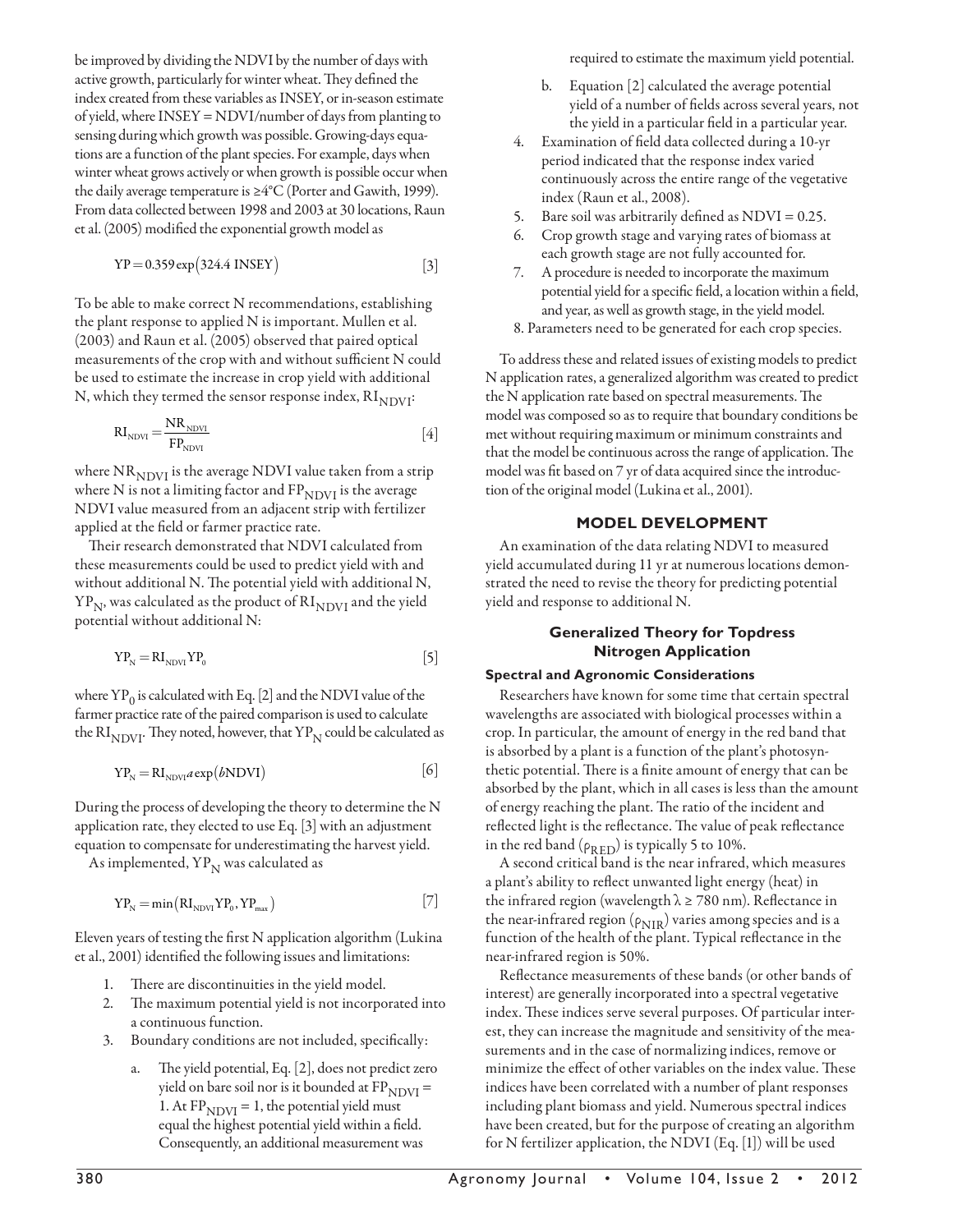

**Fig. 1. Regions of model relating plant yield to the vegetative index inferred from the general knowledge of the relationships of plant biomass, normalized difference vegetation index (NDVI), and crop yield.**

to infer the shape of the yield prediction curve. Extensive research, principally on wheat, established that the NDVI calculated using red and near-infrared reflectance was a good predictor of potential yield. Kanke et al. (2011) showed that an alternative red-edge index (computed using two different methods) behaved very similarly to the NDVI in winter wheat.

The following inferences can be made on the shape of the curve created by the NDVI yield model based on knowledge of the NDVI and the general relationship of biomass and N nutrient management:

- 1. A yield model with NDVI as the independent variable will have no potential yield for any value of NDVI less than the bare-soil NDVI (Fig. 1).
- 2. There is a central region where potential yield increases rapidly with increasing levels of biomass (Fig. 1). Because biomass is roughly proportional to the NDVI, crop yield is also roughly proportional to the NDVI. The bulk of the variation in yield and biomass occurs in this region.
- 3. There is a transition region between bare soil and the central region where there is a limited increase in yield with increasing spectral index (Fig. 1). In this region, crop stands are poor or growth is retarded due to other agronomic factors.
- 4. The yield curve reaches a plateau, which is the maximum potential yield (Fig. 1). In this region there is limited or no response of yield to changes in spectral measurements. In this region, the photosynthetic potential is great enough to effectively use all available incoming light. There is sufficient N to produce the maximum potential yield, and crop growth is limited by other agronomic factors including the genetic yield potential of the cultivar.
- 5. There is a second transition region where potential yield changes to maximum potential yield. In this region, response to additional N fertilizer is limited (Fig. 1).
- 6. The point where the yield/NDVI curve reaches the maximum potential yield is the value of NDVI measured from the N-rich reference strip (Fig. 1). This



**Fig. 2. Regions of model relating plant yield to the vegetative index inferred from the general knowledge of the relationships of plant biomass, plant growth stage, normalized difference vegetation index (NDVI), and crop yield.**

would be the maximum yield under fully sufficient N or the reference strip where N is not limiting.

- 7. Although the general shape of potential yield curves are defined in Fig. 1, the model must account for the growth stage. Early in the growing season, differences in crop growth are obvious, but even plants with sufficient N have not closed the crop canopy. The NDVI values of these plants with nonlimiting N will be much less than NDVI = 1. Because the crop yield reaches a plateau at NDVI < 1, the curve relating the spectral index to the potential yield must shift to lower values of the vegetative indices, i.e., the curve must shift to the left (Fig. 2).
- 8. Similarly, at later growth stages the crop fully covers the canopy and even poor and irregular plant stands have achieved substantial growth. Values of the NDVI from the N-rich reference strip should then approach 1. The maximum yield plateau may be a point. The potential yield curve must be shifted to the right to account for higher spectral values (Fig. 2).

#### **Nitrogen Rate Prediction Model**

A parameterized symmetric sigmoid model with zero intercept satisfies these boundary condition requirements (Fig. 3). The model relating NDVI to yield is

$$
\text{YP} = \frac{\text{YP}_{\text{max}}}{1 + \exp[-\left(\text{FP}_{\text{NDVI}} - \text{Inf}\right) / K]}\tag{8}
$$

where  $YP_{\text{max}}$  is the maximum potential yield of the crop within a field or area within a field, Inf is the location of the inflection point of the model, which is the point where the predicted yield is one-half the maximum yield, and *K* controls the curvature of the sigmoid model, with the slope of the sigmoid at the inflection point decreasing with increasing values of *K*. In addition, because bare soil yields NDVI values generally appreciably greater than zero, the minimum value of the NDVI for calculation of the N rate must account for bare soil.

The sigmoid curve (Fig. 3) generated from Eq. [7] closely conforms to the agronomic requirements depicted in Fig. 1.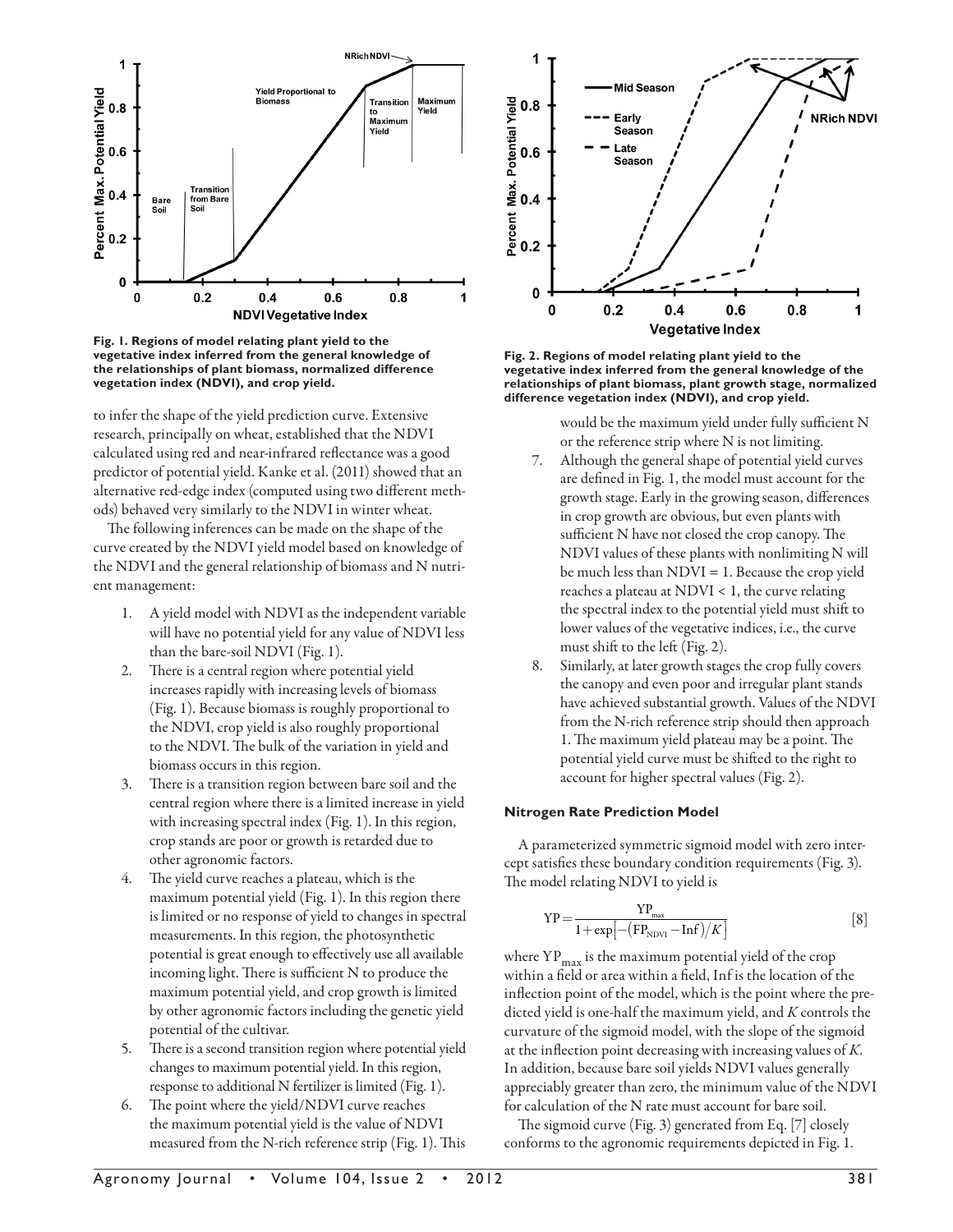

**Fig. 3. Sigmoid yield model with critical parameters. The**  bare soil factor offset is 0.1; FP<sub>NDVI</sub> is the average value of **the normalized difference vegetation index (NDVI) measured from an adjacent strip with fertilizer applied at the field or farmer practice rate.**

The mathematical model does not allow the curve to shift to reflect the growth stage of the crop. This is because the equation coefficients are constants; however, these coefficients can be converted to parameters that are continuous equations and functions of the independent variable, NDVI.

## **Model Validation and Parameter Regression Model Validity**

To empirically verify the validity of the sigmoid as a yield model, the model was evaluated against 390 site-year-date wheat experiments and 92 site-year-date corn experiments. These experiments were conducted from 1998 to 2008. All trials had in common three or more N fertilizer rates plus a zero-rate check. Some of the long-term experiments included in this study (Raun et al., 2001) evaluated other factors such as P, K, and S, but these treatments were not included in the analysis. All were optically sensed by either a GreenSeeker optical sensor (NTech Industries, Ukiah, CA) or the natural lighting sensor described in Lukina et al. (2001). Both sensors were calibrated against a  $\mathrm{BaSO}_4$  white plate. Those experiments that were optically sensed only once were dropped from the analysis because change in the sigmoid curve shape as a function of time was important for model testing.

The remaining experiment site-year data were nonlinearly regressed to a zero-intercept sigmoid model using the curvefitting program TableCurve (Systat Software, San Jose, CA), as were the single-sensing site-years, which were included in the final validation of the model. Data sets that could not be regressed by TableCurve were removed. These data sets contained data that had no trend. This left 37 corn site-year-dates and 86 wheat site-year-dates to build the parameterized model. The TableCurve nonlinear regression was able to fit the zerointercept sigmoid model, with all boundary conditions satisfied, for the remaining 123 site-year-date data sets for corn and wheat (site examples in Fig. 4a and 4b). Approximately 60% of the 390 site-year-date experiments were incomplete, and when regressed using TableCurve with the zero-intercept sigmoid model, all of the boundary conditions could not be satisfied (Fig. 4c). The example in Fig. 4c shows no clear maximum,

thus no sigmoidal plateau could be defined within the NDVI boundary (0.0–1.0 NDVI). Other data sets like this, where maximum yields were not discernable, could not be used for developing the parameterized model. The balance of the data sets did not demonstrate any clear trends and usable sigmoid models could not be fitted to these site-years (Fig. 4d). These distributions were observed for corn (not shown) and wheat (shown). Once the parameterized model was created, however, the model was validated with all data sets, including those that did not have defined boundaries and data sets where there was no clear relationship between yield and the NDVI.

## **Defining Maximum Yield**

The original theory allowed the producer, crop advisor, fertilizer dealer, agronomist, or other specialist to define the maximum expected yield for a specific year and field. Farmers, with long-term yield data coupled with their intuition, have demonstrated that they can make reasonable yield estimates within a field. An optical sensor was used to measure the NDVI along a non-N-limiting strip through a field. The maximum yield was predicted by Eq. [2]. Exponential models relating the NDVI to yield (e.g., Eq. [2]) can generally provide reasonable estimates of the expected maximum yield. These models are based on composited data for many site-years, however, and must be adjusted for the field and growing conditions (Raun et al., 2005).

Crop growth models can be useful in predicting maximum yield. Yield estimates can be made or adjusted based on fertilizer costs and the market value of the grain. In the absence of field-level yield data, county grain yield weighted by soil class and general weather conditions provides a basis on which to estimate maximum yield. Unfortunately, with existing tools, predicting maximum yield remains challenging.

#### **Model Parameter Definition**

The optical sensor measures bare soil, which typically has a bare-soil NDVI ( $BS<sub>NDVI</sub>$ ) value greater than zero, normally ranging between 0.12 and 0.25. Consequently, measurements with living biomass have NDVI values ranging from  $BS_{NDVI} < NDVI$ ≤ 1.0. Because optical sensor measurements include bare soil, the model must satisfy two end conditions: (i) the model yield prediction must asymptotically approach the bare soil NDVI (the transition zone in the conceptual model), and (ii) the yield must asymptotically approach the maximum yield when NDVI = 1. The latter end condition can be derived from the mathematical definition of the NDVI because much of the incident red light is theoretically absorbed by the plant for photosynthesis.

To define the inflection parameter, Inf, as a function of the NDVI the nonlinear regressions of each data set (determined by TableCurve) were graphed against the maximum value of the NDVI in the experiment (Fig. 5). This value should be the value of the crop when N is not a limiting factor,  $NR_{NDVL}$  The maximum NDVI value was assumed to be non-N-limiting and, in all cases, came from plots with the highest N application rates.

#### **Inflection Point**

Linear models were fitted to data from the 127 experiments with complete data sets (Fig. 5a). Before analyzing the data, we hypothesized that parameter values equaled zero on bare soil. This was clearly the case for the Inf in corn but not for wheat (Fig. 5b).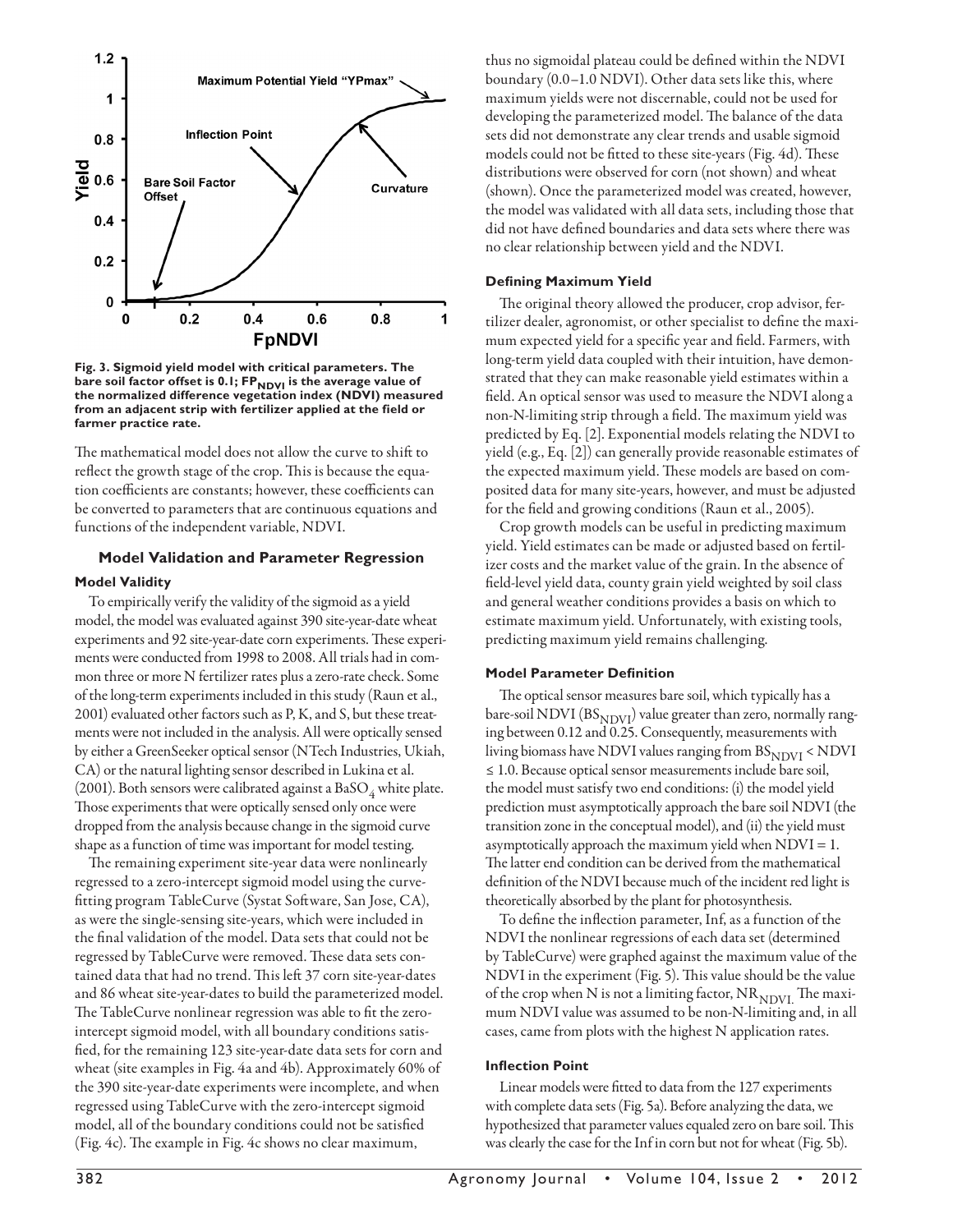

**Fig. 4. (a,b) Typical sigmoid model nonlinear regressed yield and normalized difference vegetation index (NDVI) sensor data, with sufficient data to define the maximum potential yield and region of high response to change in the NDVI; (c) insufficient data to establish maximum potential within the genetic yield potential for hard red winter wheat under dryland conditions; and (d) the limited number of experiments where data were insufficient or so scattered to prevent fitting a sigmoid curve with certainty. Similar distributions were observed for corn.**

The slope of the curve for wheat (Fig. 5b) was varied, and only a slight decrease in  $r^2$  (data not reported) was observed with positive values of the bare-soil NDVI (0.03  $\leq$  BS<sub>NDVI</sub>  $\leq$  0.04). Considering the number of site-year-date data sets incorporated into this analysis, the  $r^2$  and MAE (Table 1) values are reasonable.

#### **Curvature**

The parameter *K* enables the boundary conditions of the sigmoid model to remain satisfied as the inflection point is shifted along the abscissa. To do this, the radius of curvature (or the tangent of the curve at the inflection point) must change. In this case, where the abscissa is the NDVI, the inflection point values range from 0 to 1. Because the biomass increases throughout the growing season, the value of the NDVI for any area within a field increases with crop growth. This implies that although the biomass and NDVI change, the yield model must continue to satisfy the boundary conditions. This requirement can only be satisfied if  $K$  approaches zero at NDVI = 0 and NDVI = 1, i.e., the slope of the model approaches infinity at the inflection point. At NDVI =  $0.5$ , *K* equals a finite value where all boundary conditions are satisfied. The same results were predicted qualitatively in Fig. 2.

A close examination of the curvature data in Fig. 6 and Table 1 indicates that:

- 1. Corn and wheat *K* responded the same to changes in the  $NR_{NDVI}$ .
- 2. Bare soil was not clearly a factor affecting *K*; however,



**Fig. 5. Linear regression to determine the relationship of (a) corn and (b) wheat inflection points to the average value of the normalized difference vegetation index (NDVI) taken from**  a strip where N is not a limiting factor (NR<sub>NDVI</sub>). The corn<br>inflection point is highly sensitive to bare soil (NDVI = 0.17), while **the wheat inflection point curve appears insensitive to bare soil.**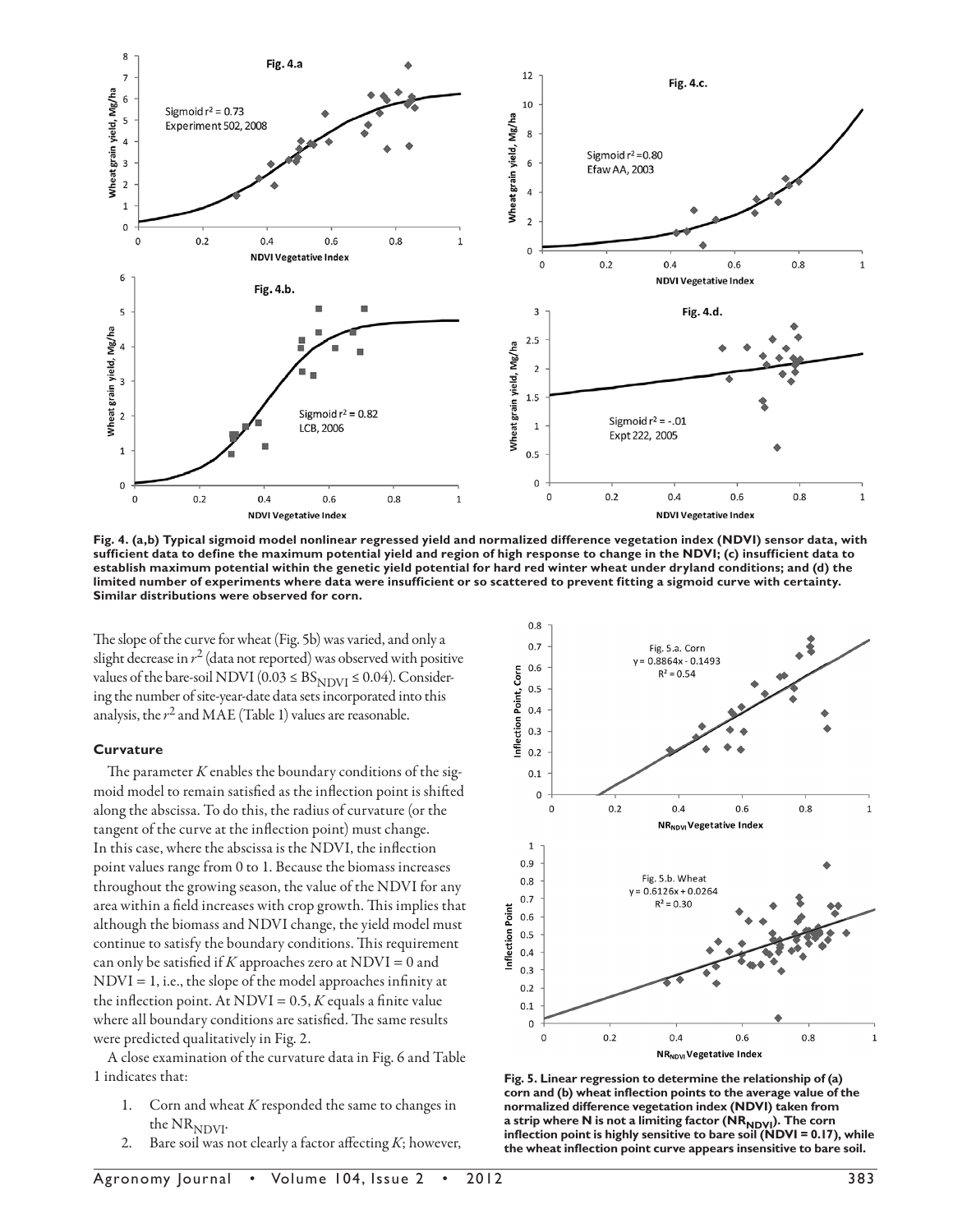| Table 1. Comparison of generalized yield model using the normalized difference vegetation index (NDVI) fit to all corn and all |
|--------------------------------------------------------------------------------------------------------------------------------|
| wheat data with a sigmoid regression model fit to individual data sets.                                                        |

| Crop  | Yield<br>model    | <b>Parametric</b><br>model | Bare-soil<br><b>NDVI</b> |        | <b>Sigmoid</b> | Generalized | <b>Sigmoid</b><br>Estimate regression $r^2$ model $r^2$ regression MAES model MAE¶ | Generalized | <b>MAE</b><br>difference |
|-------|-------------------|----------------------------|--------------------------|--------|----------------|-------------|------------------------------------------------------------------------------------|-------------|--------------------------|
|       |                   |                            |                          |        |                |             | Mg/ha                                                                              | %           |                          |
| Corn  | corn only         | $Inf = 0.738NDVI - 0.0480$ | 0.068                    | mean   | 0.421          | 0.374       | 0.607                                                                              | 0.710       | 16.9                     |
|       |                   | $K = 0.155NDVI - 0.010I$   |                          | median | 0.494          | 0.379       | 0.532                                                                              | 0.570       | 7.1                      |
|       | corn and<br>wheat | $Inf = 0.773NDVI - 0.0479$ | 0.065                    | mean   | 0.421          | 0.374       | 0.607                                                                              | 0.795       | 30.9                     |
|       |                   | $K = 0.168$ NDVI - 0.0104  |                          | median | 0.494          | 0.381       | 0.532                                                                              | 0.722       | 35.7                     |
| Wheat | wheat             | $Inf = 0.808NDVI - 0.0477$ | 0.059                    | mean   | 0.592          | 0.528       | 0.422                                                                              | 0.465       | 10.2                     |
|       | only              | $K = 0.1923NDVI - 0.0113$  |                          | median | 0.593          | 0.529       | 0.381                                                                              | 0.405       | 6.4                      |
|       | wheat and<br>corn | $Inf = 0.773NDVI - 0.0479$ | 0.065                    | mean   | 0.592          | 0.525       | 0.422                                                                              | 0.505       | 19.7                     |
|       |                   | $K = 0.168$ NDVI - 0.0104  |                          | median | 0.593          | 0.537       | 0.381                                                                              | 0.447       | 17.5                     |

† TableCurve sigmoid regression model *r*2.

‡ Oklahoma State University (OSU) generalized model *r*2.

§ TableCurve regression model mean absolute error.

¶ OSU generalized model mean absolute error.

 $r^2$  was insensitive to the intercept value (Table 1).

3. Unexpectedly, both data sets exhibited a void in the data, and both corn and wheat data located above the void appeared to fall on the same curve (Fig. 6).

We contend that a single linear curve best represents the data. Values of *K* above the void were associated with NDVI– yield data sets with a limited range of NDVI or data sets with nearly constant values for yield for lower NDVI values. There were a few NDVI–yield data sets with high values of *K*. These outliers were responsible for the low *r*2 values and MAE values for the parametric equation predicting *K*.

#### **Model Optimization and Validation**

Model optimization and comparison of the OSU yield model to the TableCurve sigmoid regression models were performed. To validate the hypothesis that a single model could be created to predict the yield of two morphologically different cereal grains (corn and wheat), the generalized model was fit to all crop-siteyear-date data sets. This included data sets that were apparently incomplete because they did not depict the entire curve. Each data set was nonlinearly regressed with a zero-intercept sigmoid model and the maximum yield and *r*2 recorded. The MAE was calculated. Equations to calculate the parameters using the generalized algorithm were incorporated into each data set and



**Fig. 6. Relationship between curvature** *K* **and the average value of the normalized difference vegetation index (NDVI) taken**  from a strip where N is not a limiting factor (NR<sub>NDVI</sub>) for corn **and wheat. Both species exhibited some data with high** *K* **values.**

linked to a table of values for the constants of these equations. The parametric equations were formulated so that the  $BS<sub>NDUI</sub>$ defined the intercept of the NDVI axis. The maximum yield value of the data set was used to set the maximum yield in the TableCurve regression. Data sets where TableCurve produced maximum yield values clearly outside of the ranges biologically possible for corn and wheat were excluded. Because constants in the equations were interlinked, they could be adjusted to optimize their values. Mean and median values of the MAE and  $r<sup>2</sup>$  were optimized for all data sets by adjusting the constants for the two parametric equations and  $BS_{NDVI}$ . The parametric equations were optimized for corn and wheat data individually and optimized as a single set of equations for all data.

As expected,  $r^2$  values for the generalized model were lower than for the individually regressed data. However,  $r^2$  of the generalized model explained only 5 to 6% less of the model error than the individually regressed data for both crops. The MAE was approximately 0.2 Mg/ha greater with the generalized model than with the individually regressed model. The larger MAE with the generalized model was a result of sensitivity to the location of the inflection point, as shown below. This sensitivity had little effect on fertilizer rates.

It had been assumed that  $BS_{NDVI}$  could be included directly to generate the parametric equation. Optimization showed, however, that bare soil had less of an effect than expected (Table 1). The implication is that considerable error can occur in the transition region between bare soil and the crop, but because neither corn nor wheat should be fertilized in this region, any error in fertilizer rate will be small.

Several important observations can be gleaned from Fig. 7 and 8:

- 1. The generalized models were better predictors of corn yield and conformed closely to the regression model.
- 2. The generalized model adjusts the yield calibration curves for growth stage as days from planting increase. It does so by compensating for plant growth (accumulated living biomass). The fundamental assumption of N-rich strips or N reference strips is that the rate of plant growth is proportional to the available N in the root zone. Once plants begin growing vigorously, the differentiation in growth rate (as indicated by cumulative biomass) is easily observed and measured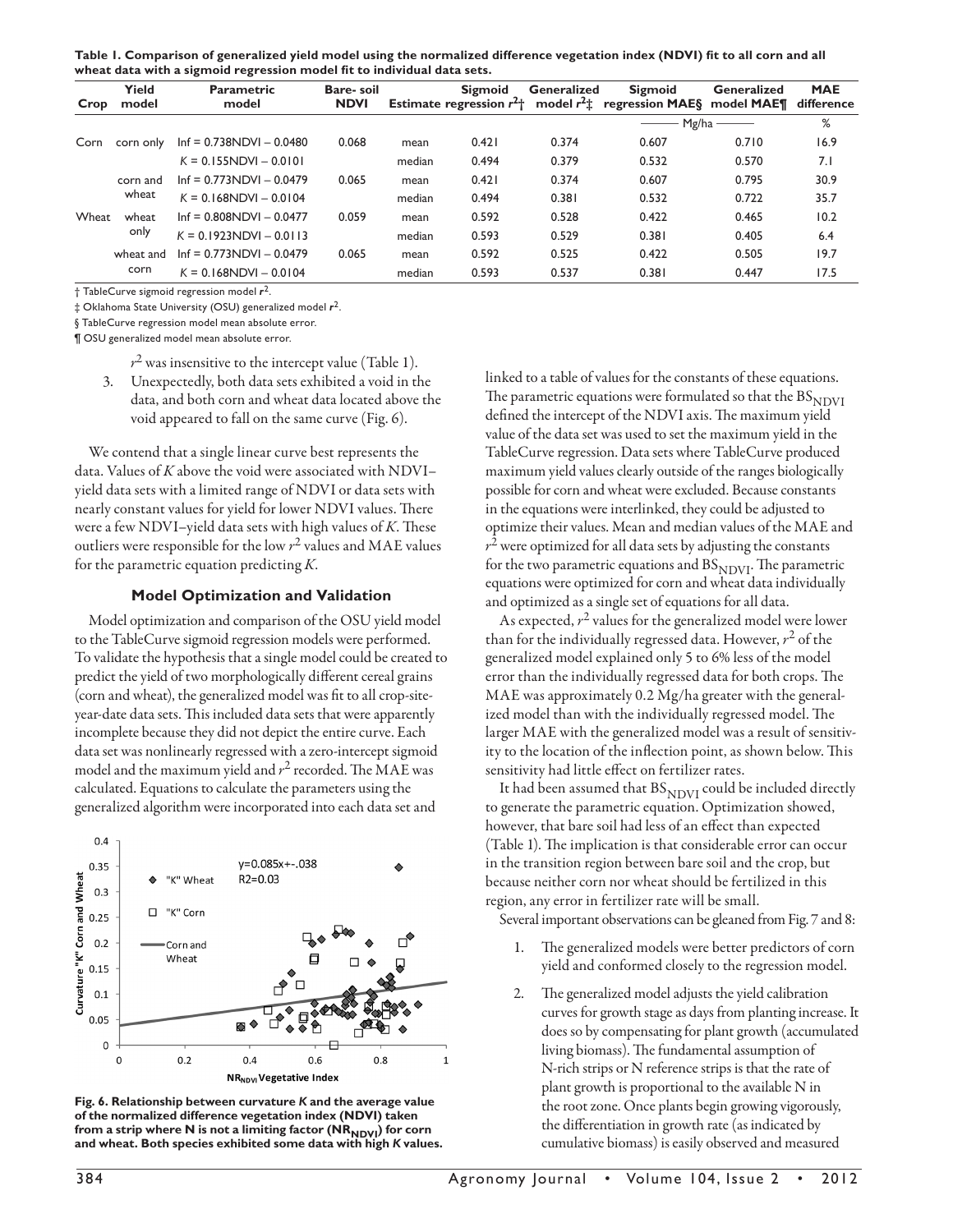

**Fig. 7. Predicted corn yield sensed 46 and 60 d after planting based on field-sensed normalized difference vegetation index (NDVI) using sigmoid regression, the generalized model for wheat, and the generalized model for corn and wheat.**

with a sensor. This differentiation generally begins in wheat at growth stage Feekes 4 and in corn by the fiveleaf stage. The differentiation caused by variations in the available N continues until flowering. The sensor measurement of the non-N-limiting N-rich or reference N strip increases with growth stage, but in all cases the value (of NDVI) is equivalent to the potential grain yield when N is nonlimiting. In other words, the sensor reading is an analog for both accumulated biomass and potential grain yield at any time after the plant reaches the minimum growth stage.

- 3. The range in NDVI for the earliest sampling dates was narrow, which was reflected in the poor  $r^2$  values for all models. These sampling dates occurred before the date when the crops fully displayed available N. Nevertheless, the generalized model could be used to apply N differentially based on optical sensor measurements.
- 4. The magnitude of  $BS_{NDVI}$  did not directly affect the parametric equations, which were optimized for a  $BS<sub>NDVI</sub>$  value of approximately 0.06. This is a consequence of the zero-intercept symmetric sigmoid function, which does not necessarily approach zero yield at zero NDVI and whose fit is not optimized at  $BS_{\rm NDVI}$ ; however,  $BS_{\rm NDVI}$  should be incorporated into the algorithm to halt fertilizer application on bare soil.

## **Calculating Nitrogen Application Rate**

The N fertilizer application rate was calculated using an approach similar to Lukina et al. (2001). Grain yield with sufficient N was calculated as

$$
YP_N = \frac{YP_{\text{max}}}{1 + \exp[(RI_{NDVI} - Inf)/K]}
$$
 [9]

This equation incorporates the expected increase in yield with additional fertilizer, incorporating  $\mathrm{RI}_{\mathrm{NDVI}}$  to calculate the value of NDVI with sufficient N at a specific location. The value of  $\mathrm{RI}_\mathrm{NDVI}$ is calculated from the N-rich calibration strip using Eq. [3].

#### **Nitrogen Topdress Rate Calculation**

The N application rate  $(N_{\rm rate})$  can be calculated using the same equation used in the functional algorithm (Lukina et al., 2001):



**Fig. 8. Predicted wheat yield sensed 57 and 131 d after planting based on field-sensed normalized difference vegetation index (NDVI) using sigmoid regression, the generalized model for wheat, and the generalized model for wheat and corn.**

$$
N_{\text{rate}} = \frac{(YP_{\text{N}} - YP_{0}) - \%N}{NUE}
$$
 [10]

where %N is the percentage of N contained in the grain or forage and NUE is the N use efficiency.

The N rate increases with the NDVI to a point where the potential yield is achieved. Beyond that, any increase in the NDVI will lead to a decline in the N rate applied (Fig. 9). If a high  $NR_{NDVI}$  is used in calculating the N rate, the dispersion of the curve will be wider than with a lower NDVI, but the N rate required to attain the potential yield will stay the same. Although the trend remains the same, the curve with which the N rate was calculated using  $0.4 \text{ NR}_{\text{NDVI}}$  shifts left, while the curve using  $0.8 \text{ NR}_{\text{NDVI}}$  shifts to the right (Fig. 9). The parameter  $K$  responds to changes in  $\mathrm{NR}_{\mathrm{NDVI}}$  and maintains the boundary conditions of the sigmoid model as the inflection point is shifted along the abscissa.

## **Algorithm to Calculate Nitrogen Fertilizer Application Rates**

The following procedure implements the generalized algorithm for calculating application rates for variably applied N fertilizer:





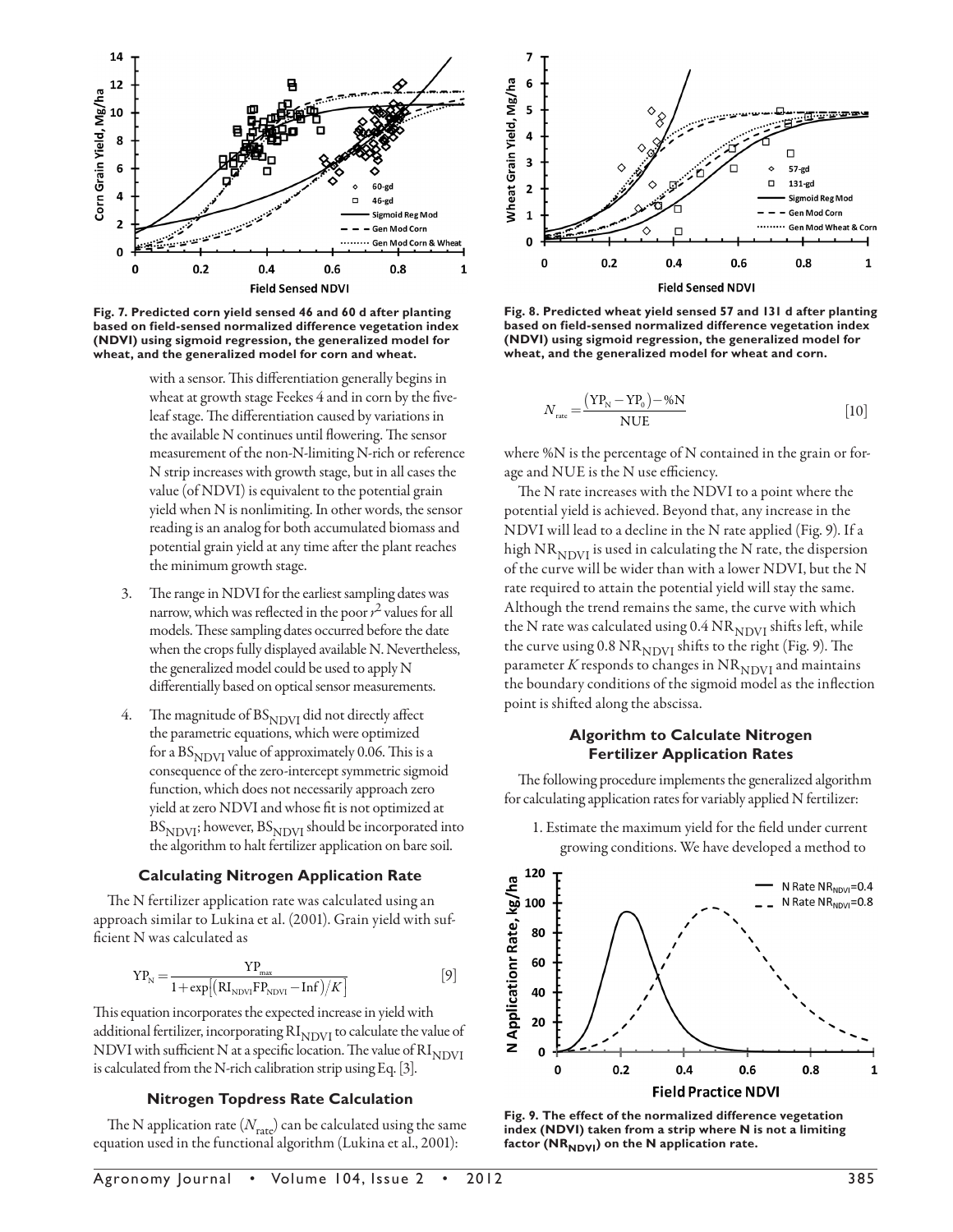**Table 2. Comparison of the generalized yield model fitted to all corn and all wheat data with a sigmoid regression model fitted to individual data sets.**

|       |                            | present | Crop Experiment Plant growth Yield model | <b>Sigmoid</b><br>regression $r^2$ <sup>+</sup> | Generalized<br>model $r^2$ $\pm$ | <b>Sigmoid</b><br>regression MAES | Generalized<br>model MAE¶ | <b>MAE</b> difference<br>from regression model |
|-------|----------------------------|---------|------------------------------------------|-------------------------------------------------|----------------------------------|-----------------------------------|---------------------------|------------------------------------------------|
|       |                            | d       |                                          |                                                 |                                  | Mg/ha                             |                           | %                                              |
| Corn  | LCB 2006.<br>99-d maturity | 46      | corn only                                | 0.365                                           | 0.160                            | 0.876                             | 180.1                     | 16.9                                           |
|       |                            |         | corn and wheat                           | 0.365                                           | 0.172                            | 0.876                             | 1.216                     | 30.9                                           |
|       |                            | 60      | corn only                                | 0.533                                           | 0.347                            | 0.779                             | 0.810                     | 4.0                                            |
|       |                            |         | corn and wheat                           | 0.533                                           | 0.362                            | 0.779                             | 0.947                     | 21.6                                           |
| Wheat | <b>LCB 2006</b>            | 57      | wheat only                               | 0.141                                           | 0.107                            | 1.114                             | 1.129                     | 1.3                                            |
|       |                            |         | wheat and corn                           | 0.141                                           | 0.101                            | 1.114                             | 1.089                     | 0.0                                            |
|       |                            | 3       | wheat only                               | 0.821                                           | 0.816                            | 0.502                             | 0.517                     | 3.0                                            |
|       |                            |         | wheat and corn                           | 0.821                                           | 0.809                            | 0.502                             | 0.630                     | 25.4                                           |

† TableCurve sigmoid regression model *r*2.

‡ Oklahoma State University (OSU) generalized model *r*2.

§ TableCurve regression model mean absolute error.

¶ OSU generalized model mean absolute error.

estimate the potential yield for winter wheat. Models exist with varying degrees of complexity that are accurate in predicting yield. Our experience is that farmers with good yield records can estimate grain yields midway through the growing season with a reasonable degree of accuracy and precision.

- 2. Measure the NDVI of paired areas in an N-rich strip and adjacent farmer practice strip. These areas should be located in a region of the strip where the topography and soils are uniform. Measuring in areas where the effect of sufficient N is obvious will improve the precision of subsequent calculations. Four to five paired measurements will improve the precision of the calculations. The most responsive of these measurements should be used for further calculations.
- 3. Define the potential yield curve. Determine which equations (corn, wheat, or corn and wheat combined, Table 2) will be used to calculate the yield curve parameters curvature  $(K)$  and the inflection point (Inf ). Use the N-rich (reference) NDVI from the N-rich strip. Enter the maximum expected yield within the field,  $YP_{\text{max}}$ , into the yield model to create the upper boundary for the model.
- 4. Calculate the response indices from the paired N-rich strip measurements. Use Eq. [4] to calculate  $\mathrm{RI}_\mathrm{NDVI}$ (one to five values).
- 5. Calculate the values of the coefficients for the parameters Inf and *K*. Use the appropriate equations in Table 1. Use the value for NDVI  $\rm (RI_{NDVI})$  from the N-rich reference strip.
- 6. Scan the area to be treated.
- 7. Calculate the expected yield curve without additional N using Eq. [8].
- 8. Calculate the yield with additional fertilizer using Eq. [9], which incorporates the response index.
- 9. Calculate the N fertilizer application rate. Values for the percentage of N in grain, forage, fruit, and other crops are well known. Nitrogen use efficiency is typically between 50 and 60% for topdress or sidedress fertilizer applications. Equation [10] provides a method for calculating the application rate. Standard equations should be used to adjust the rates

for the specific forms of fertilizer.

## **CONCLUSIONS**

The improved models for predicting the yield potential and the response index overcome the limitations of the Lukina et al. (2001) algorithm. The equations and procedures presented here are based on data from more than 200 corn and wheat experiments and analyses of more than 100 N-rich strips. Reflectance measurements in the red and near-infrared bands are incorporated into the spectral index (NDVI), which correlates with plant biomass and yield. Yield models with NDVI have zero potential yield for values less than the  $BS_{NDVI}$ . It was established that yield increased with biomass and that there is a transition region between bare soil and the central region, where there were limited increases in yield with increasing NDVI. The response to additional N was limited when the potential yield approached the maximum potential yield. The OSU generalized model resulted in equations for the calculation of the N rate by introducing new parameters: the inflection point (Inf) and the curvature  $(K)$ . The inflection point, ranging from 0 to 1, equaled zero on bare soil in corn but not in wheat. The slope of the curve for wheat had a slight decrease in  $r^2$  with positive  $BS_{NDVI}$  values  $(0.03 \leq BS_{\text{NDVI}} \leq 0.04)$ . The curvature enabled the boundary of the sigmoid model to be satisfied when *K* approaches zero at  $NDVI = 0$  and  $NDVI = 1$  as the inflection point shifts along the abscissa. Corn and wheat  $K$  responded to changes in  $\rm NR_{\rm NDVI}$ and bare soil was not a factor, although the  $BS_{NDVI}$  should still be incorporated into the algorithm to stop fertilizer application on bare soil. Based on the equations in the model, a single model could be created to predict the yield of two morphologically different cereals (corn and wheat). The generalized model was able to adjust for growth stage and better predict corn and wheat yields. The range in NDVI values recorded from very early growth stages were narrow and were reflected in poor *r*2 values. These coefficients were lower for the generalized model than the individual regressed data; however, the *r*2 of the generalized model explained only 5 to 6% less of the model error than the individual regressed data for both crops. The MAE was approximately 0.9 Mg/ha and was greater with the generalized model than with an individually regressed model. The larger MAE with the OSU generalized model was due to sensitivity to location of the inflection point; this sensitivity, however, had little effect